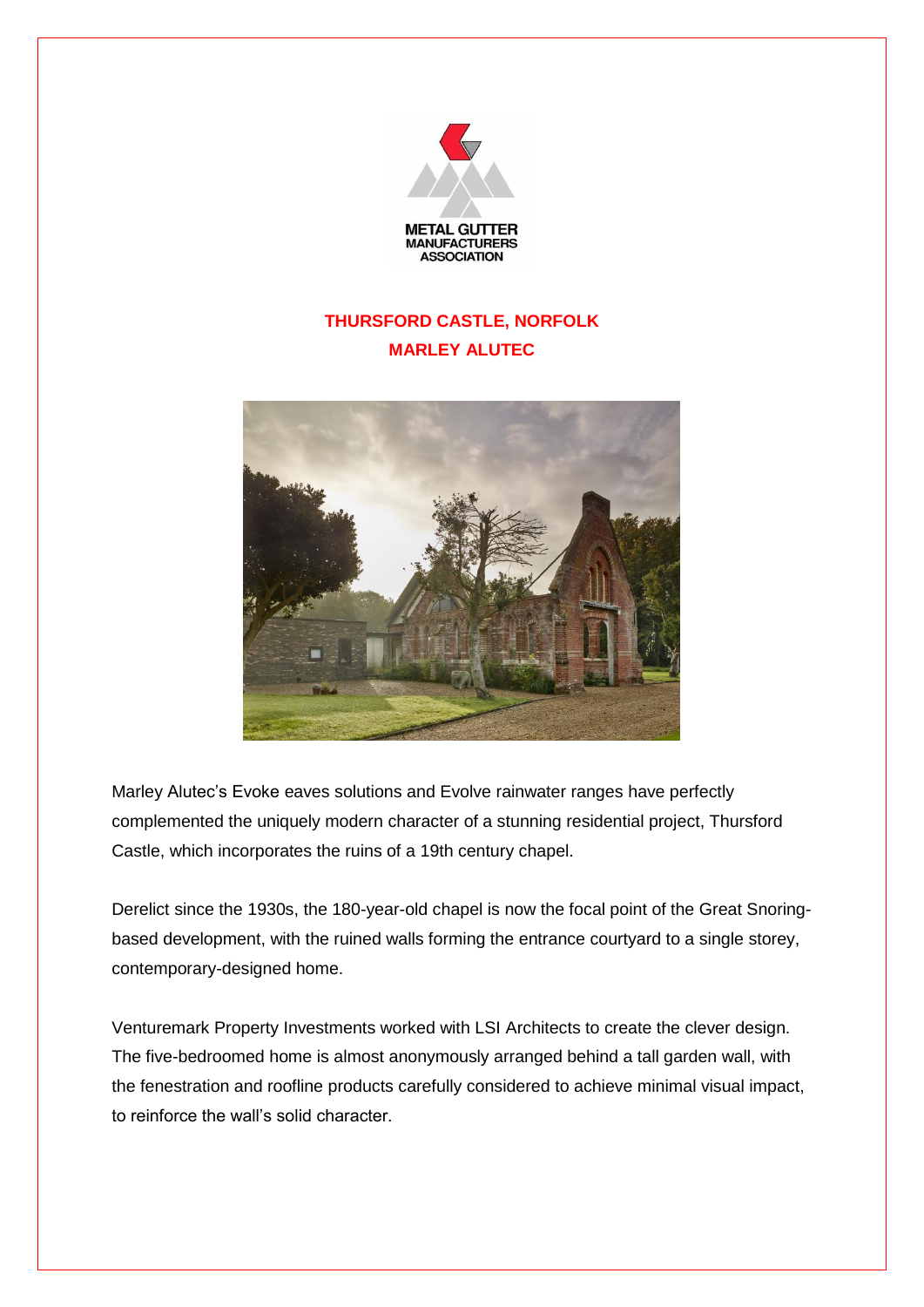Marley Alutec's Evoke composite aluminium coping system was used around the perimeter of the new build's flat roof, with the product's discreet lines in keeping with the project's architectural expression.

At less than ten miles from the coast, Thursford Castle also required materials able to withstand the harsh elements. With a weathertight butyl adhesive seal, the Evoke coping system will maintain a 100% weathertight seal throughout its 50-year life expectancy and outlast any EPDM compression seals normally used. The system is also BRE tested to withstand hurricane force winds of up to 176MPH. Its Nano self-cleaning paint finish also keeps maintenance costs to a minimum.



Also specified for the build was Alutec's Evolve Deepflow rainwater system, including the Flushfit downpipe in 76mm. Ideal for larger properties such as this 340 square metres home, the system has a flow rate of up to 4.9 l/s and 232m2 per downpipe. Manufactured from marine grade aluminium, it is highly corrosion resistant and will never need re-painting.

After comparing Marley Alutec's products with a zinc-capped guttering system, Mark Hickling, proprietor at Venturemark, specified the Alutec products in a 7021 Granite Grey finish throughout, as they were able to achieve a similar aesthetic, yet offered superior durability.